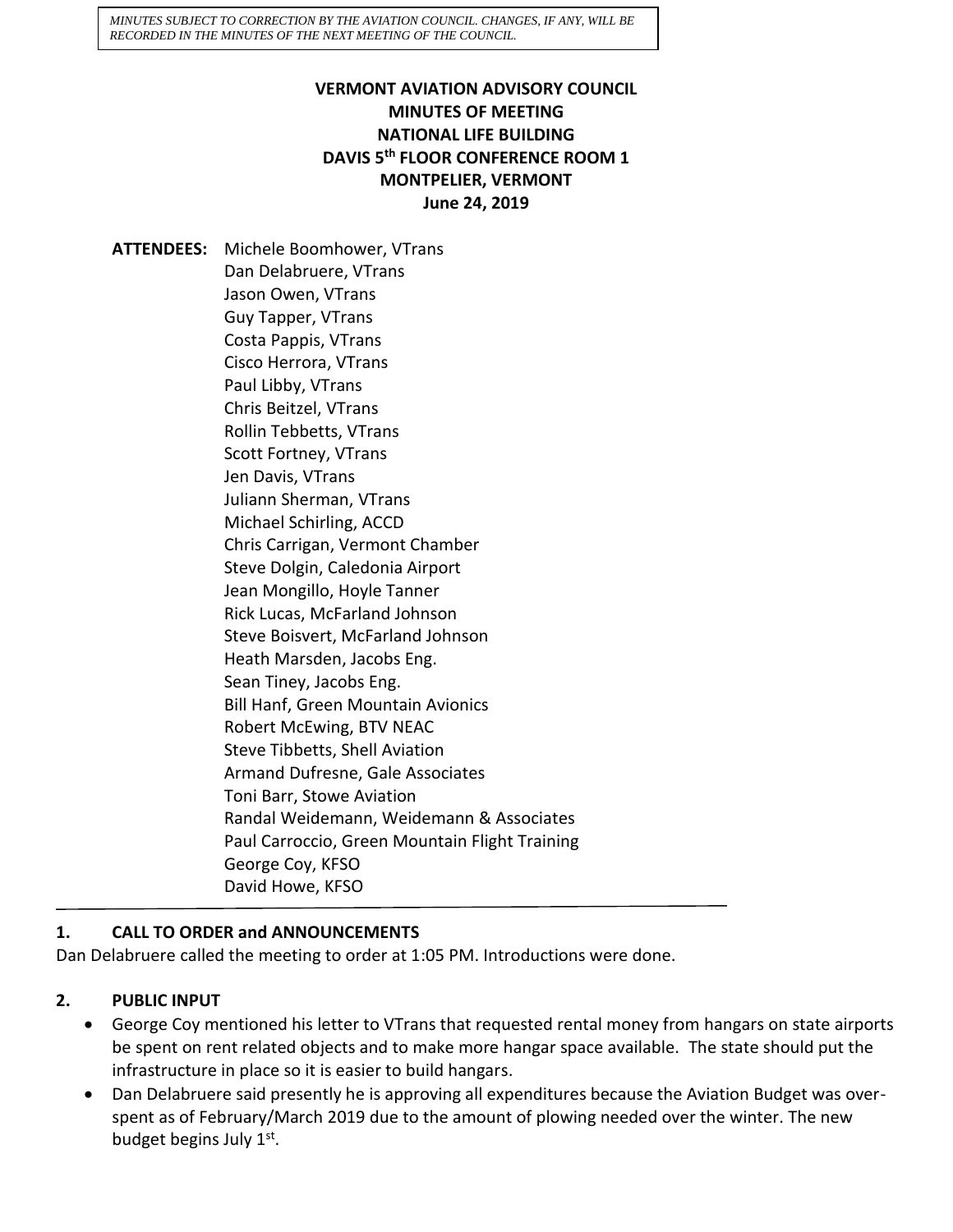- Bill Hanf, Green Mountain Avionics, said there are many people without hangar space who are taking their airplanes out of state for the winter.
- Mike Schirling, ACCD, briefed the Aviation Council on H.162 which was signed into law and allows VTrans and the Agency of Commerce to get a suite of permits to build on state airports. The legislation should help the process with hangar space, commercial space, blended space, and modernizing. VTrans will have the ability to issue permits at reduced or no cost. The goal is to have two or three designs that are replicated. Michele Boomhower said the permitting system timeline is not predictable and the cost is absorbent making it difficult to get financiers. VTrans will have ready-to-build configurations to attract developers more easily in a public/private partnership. There is much on the plate before building hangar space for the state including deferred maintenance, updating lighting, and navigation systems. Dan Delabruere noted Aviation is the only transportation mode to be able to get a suite of permits.
- Dan Delabruere mentioned the permitting for water and sewer to hangars. Paul Carroccio said there are various permits required (environmental permit for drainage, storm water permit, waste disposal/septic system permit). Master permits do work, but each airport has different environmental concerns. Michele Boomhower said once the draft airport systems plan is done VTrans will meet with each airport on particular needs for the site and what can be sold to developers.
- George Coy stated the state's expectation that individuals will build out taxiways to state standards is beyond the ability of individual owners. Dan Delabruere said it is difficult to get state dollars for taxiway infrastructure and the FAA is not interested. Michele Boomhower said there have been comments that the state should provide access to hangars. This will be considered when building the budget next year.

### **3. APPROVAL OF MINUTES**

# *March 11, 2018*

**MOTION by Steve Dolgin, SECOND by Mike Schirling, to approve the 3/11/19 minutes with the minor edit on Page 2, FY2020 Governor's Recommended Aviation Budget, to insert the word "paving" before "the safety area" in the paragraph beginning "Kelly Colling asked….". VOTING: unanimous; motion carried.**

# **4. UPDATE ON NATIONAL LIFE/BARRE CITY PLACE**

Dan Delabruere said the Aviation Division is moving to Barre City Place in October. There is a meeting room that can be used for the Aviation Council meetings or the conference room in the Dill Building by Knapp Airport can be used. The next Aviation Council meeting is tentatively October 7, 2019.

# **5. AVIATION EDUCATION FUNDS**

Dan Delabruere said the VTrans Aviation Event Application will be posted on the Aviation website. If supplies, financial assistance, or help is needed with an event, contact VTrans.

# **6. FAA GRANTS**

Dan Delabruere said VTrans received a discretionary grant out of supplemental funding for the Stowe/Morrisville parallel taxiway (\$3.1 million for the north leg). Funds for paving of the safety areas on each end of the runway have been requested, but there has not been any notification from the FAA. A statewide paving maintenance grant was received (\$270,000). VTrans applied for seven grants and has only heard on one.

### **7. LEASE RATES**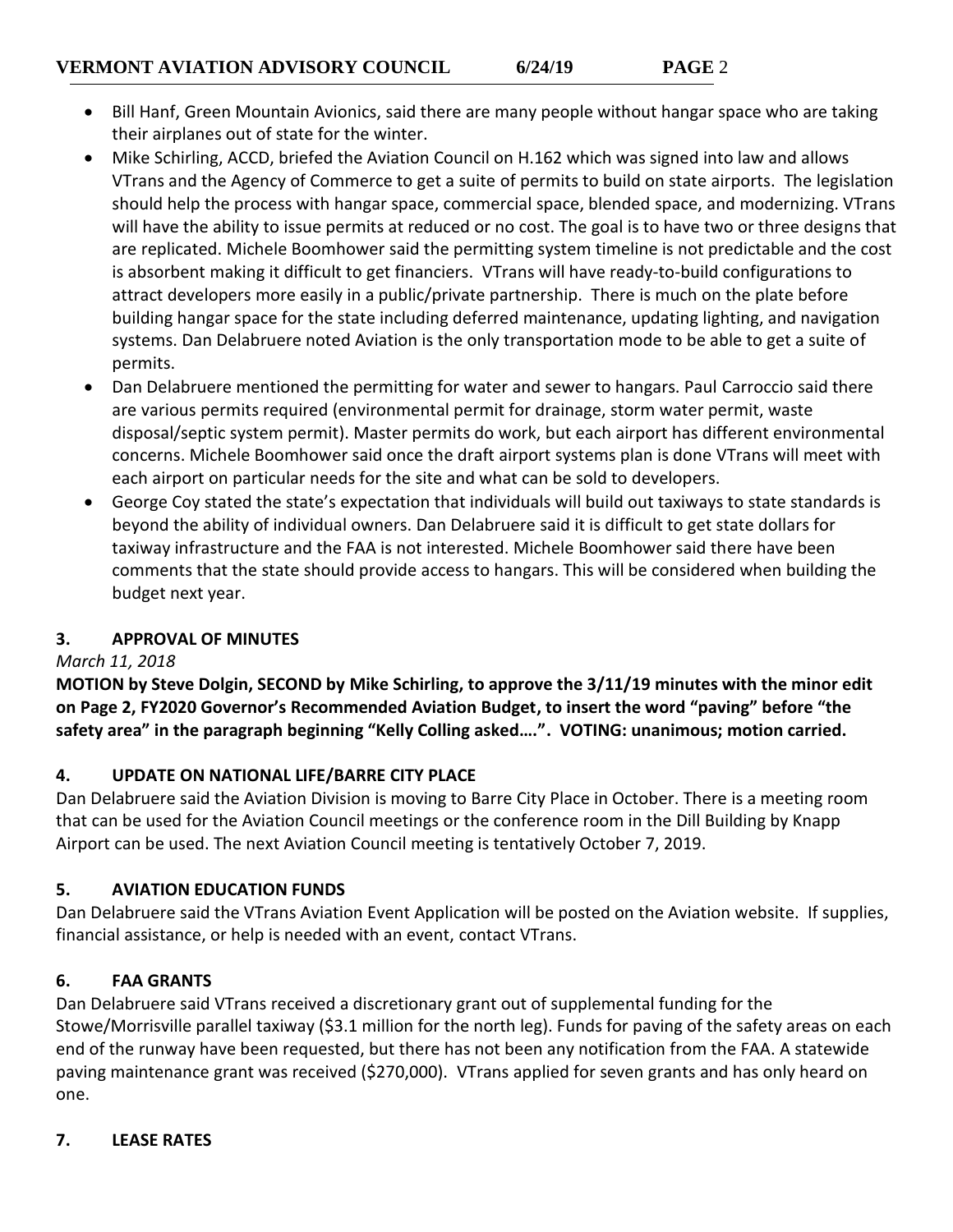Dan Delabruere said VTrans is trying to make it easier to track leases. Gross receipts are no longer included in the commercial leases. VTrans used a licensed appraiser to value the land in each area and reviewed aviation rates in neighboring states before establishing the lease rates for hangars (non-aviation commercial use, aviation commercial use, building lease aviation use, building lease non-aviation use). Vermont's rates are below the rates in neighboring states.

David Howe asked for background information on the appraisal methodology and rent value amounts.

Bill Hanf asked if consideration of uses inside the airport was given. Dan Delabruere said there were different categories for level of service.

Juliann Sherman asked about lease rates for FBOs. Dan Delabruere said this was not included.

MOTION by Steve Dolgin, SECOND by Paul Carroccio, to adopt the airport lease rates as presented effective July 1, 2019.

DISCUSSION:

- Bill Hanf said the people impacted by the lease rates have not been informed. Other lease holders should be brought into the discussion. Michele Boomhower said notice of the lease rate changes will be sent out. The state has been under-market for a long time, both in-state and with adjacent states. There is lots of state investment in aviation facilities, and financial participation as part of facilities available for public use is expected.
- Paul Carroccio said people would not mind paying more if the infrastructure were in better shape. A commitment from the state is wanted that the facility being leased will be consistently usable.
- Michele Boomhower said VTrans needs to be informed about problems with the infrastructure.
- Chris Beitzel asked if there are FBO rate changes because there are FBO lease requirements that might impact other leases. Dan Delabruere said the FBO lease is different from the airport leases. Michele Boomhower said VTrans will bring more information to the next meeting on FBO rates and how the leases vary from airport to airport.
- David Howe stressed the need for transparency on how the rates are computed. The rates have not changed since 2008.
- Toni Barr stated there has not been much money available to airports for items to justify the increased rent.
- Steve Dolgin said every airport has problems and it has been years since the rates were increased. Comparisons were done. An increase is due to the landlord as well.
- George Coy said airports can phase in the increase.
- Guy Tapper mentioned hangar space that is subleased. Dan Delabruere said more discussion is needed on the matter.
- Mike Schirling suggested shifting the business model to where VTrans gets out of owning hangars and there is private ownership and maintenance. The state can reinvest the proceeds from sale of the hangars in infrastructure.
- Dan Delabruere said the state as owner of the airports owns the terminals and hangars. The state needs continuity to keep the airports in operation. It is easier to get an FBO if there are facilities at an airport.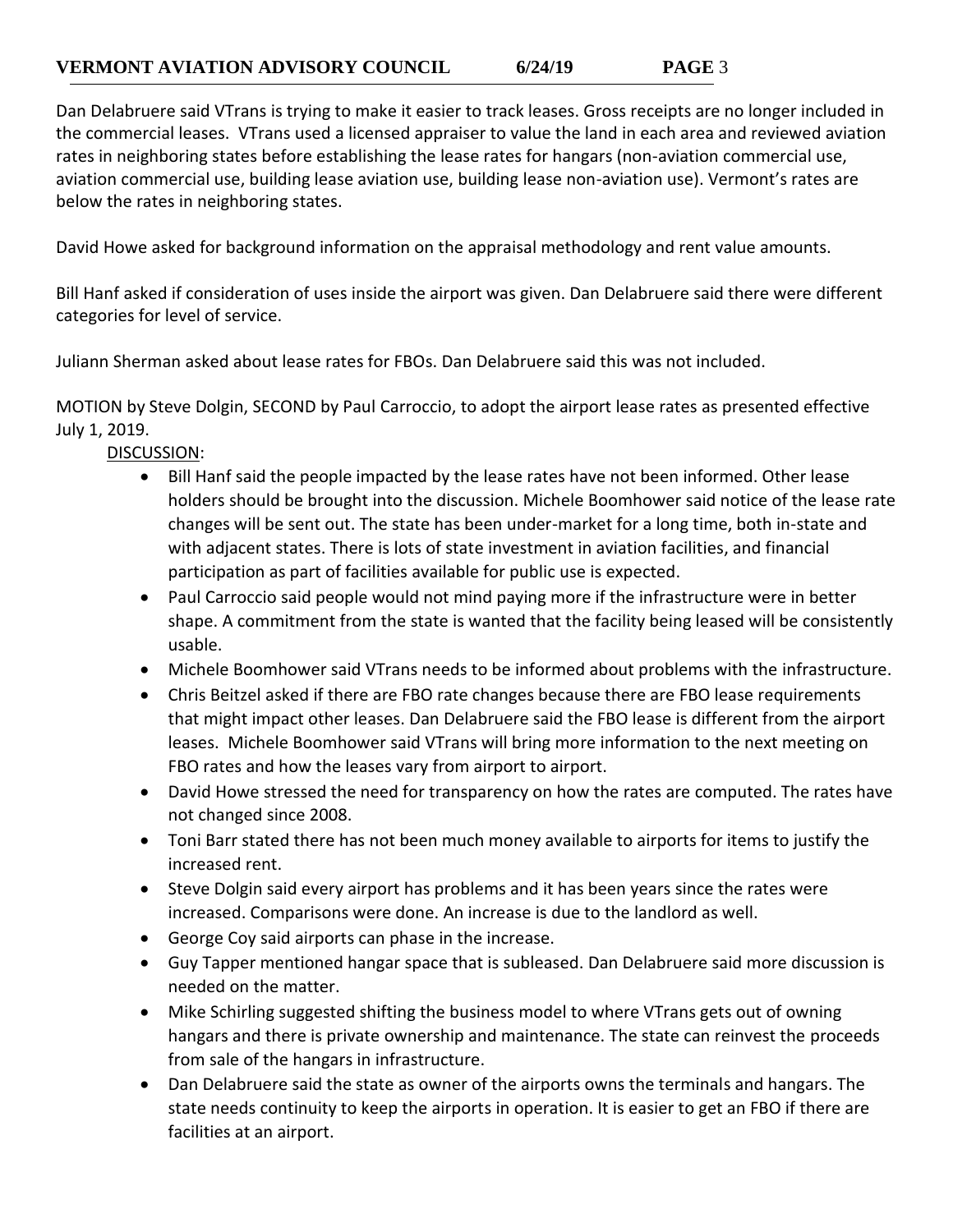VOTING: majority of ayes; motion carried. (note that Paul Carroccio voted in the affirmative with reservations because there was not enough forewarning of the lease rates as required in the CFRs.)

Paul Carroccio said the deficiencies in the property being leased need to be addressed especially if safety is an issue. Mr. Carroccio asked if a bill for repair of safety items should be forwarded to the state. Michele Boomhower said if an airport is not getting action from VTrans staff then contact Dan Delabruere or Michele Boomhower.

Chris Carrigan said not all the stakeholder airports were informed of the lease rate changes.

### **8. PROJECT UPDATES**

Paul Libby reviewed the following:

- Obstruction removal work at the Bennington Airport. The threshold will be relocated.
- VTrans is trying to address tree obstructions and secure aviation easements to make the airports safer.
- A supplemental grant was received for the Morrisville/Stowe Airport for the runway safety area and parallel taxiway

Dan Delabruere said VTrans applied for seven FAA grants for statewide paving, fence relocation in prep for the runway extension project at Franklin County Airport, the safety area paving at Morrisville/Stowe, reimbursement of the easements at Morrisville/Stowe, Northeast Kingdom obstruction study for the crosswind runway, easement acquisition reimbursement, and ongoing vegetation management.

Chris Carrigan asked about EV charging stations. Mike Schirling said ACCD is looking into this. The state will make an investment in charging stations and is looking at how cars and aircraft can be charged.

### **9. STATE AIRPORT SYSTEM PLAN UPDATE**

Rick Lucas reviewed the categories in the prioritization process and the challenges facing airports in the future such as increasing demand, growing itinerant opportunities, multimodal activity, preserving infrastructure, environmental impacts/permitting, modifying infrastructure to changing standards, and positioning for new technologies. FAA standards address safety areas, protection zones, obstruction mitigation, and clear approaches. Vermont airports need to prepare for new technologies such as electric aircraft (Cape Air has an electric aircraft and flies to Vermont). Newer airplanes have a longer wingspan that will not fit in most Thangars. Education of the needed workforce in aircraft maintenance is needed. There is a massive shortage of pilots and mechanics. An action plan is needed to get people interested and involved in this career field. Colleges need to be alerted to the need. Education and training need to be coordinated to go along with marketing. People trained in the trades are needed.

Costa Pappis stated reliable data must be compiled to identify the nexus of investment and operation at state airports.

Ground transportation at airports was reviewed. Fourteen of 16 public use airports have taxi service in the proximity. Burlington Airport has public transit service. Eleven of 16 public use airports have rental cars available in the area, and ride hailing services cover a large portion of the state.

Regarding economic development and marketing, land development should be maximized by designing for the type of aircraft that will be using the airport and needed utilities (water, sewer). There is a lot of buildout on